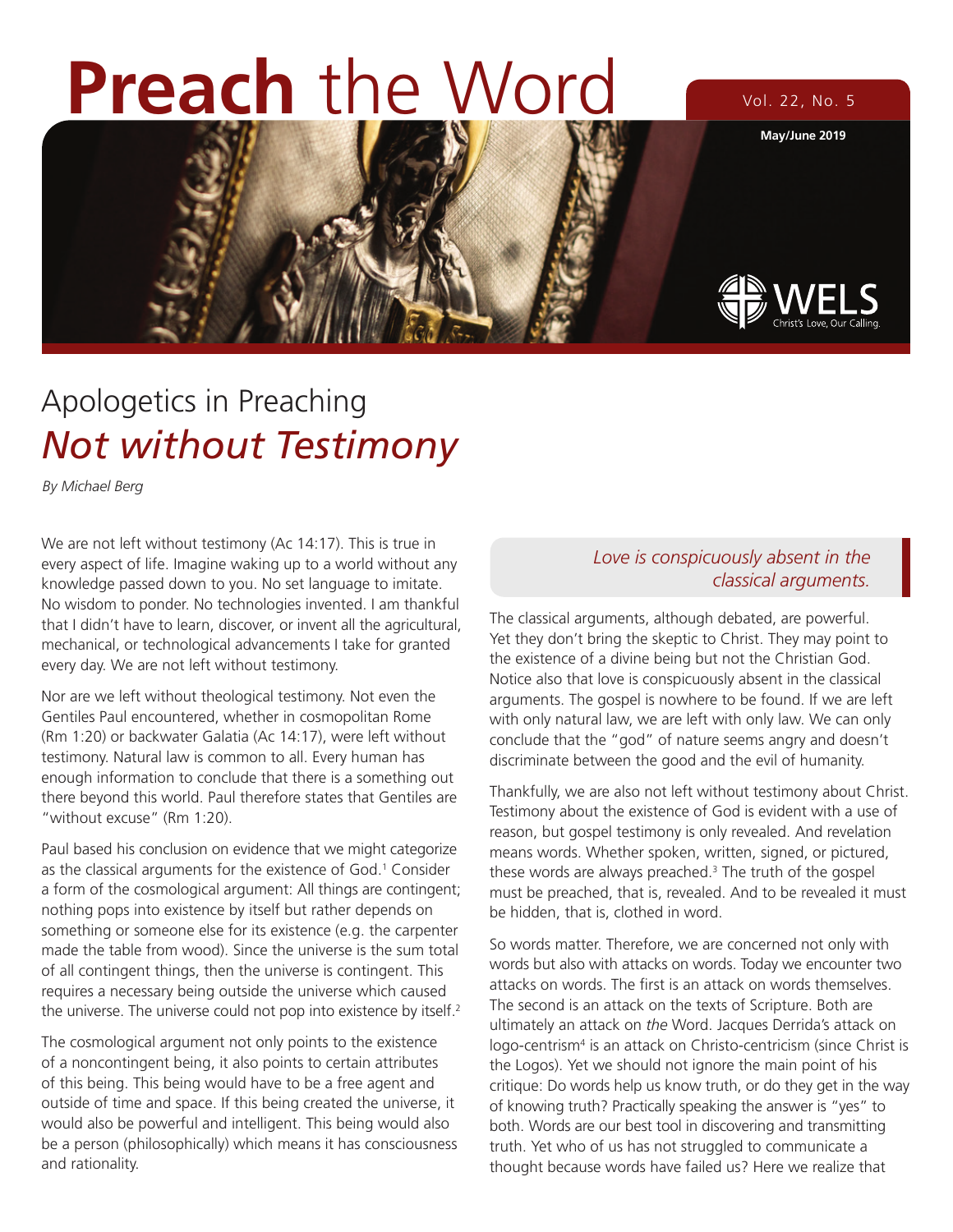the problem is not with words but with misuse of words and our failure to articulate truth with imperfect language.

### *Postmodern language games [bring] two apologetic opportunities.*

While the Lutheran preacher is worried by these postmodern language games, he should also see two apologetic opportunities. The first is the recognition that we, as sinful language speakers, are limited in our ability to know truth and are weary of people who speak truth not *to* power but *for* power. The second is the urge to know is still engrained in all humans, even in those who claim "we cannot know."

Do not Lutherans understand the bound will better than anybody? Are we not dismayed at the misuse of words by politicians and advertisers? We should be the least surprised people on the planet when sin is exposed. With a certain calmness (as opposed to the hysteria we experience in the contemporary world), we can slow down the anger and build a solid epistemology. Sparing ourselves (and our people) from technical language, we can simply argue that we humans are capable of knowledge. I suppose someone could always protest "Couldn't this all be a dream?" But we don't live our lives like that. We have basic beliefs upon which we build a view of the world.

Secondly we have a desire to know. More than that, we have a desire for joy, drama, importance, and wonder. We were made for something great and we know it. Nobody would describe as admirable the person who shrugs his shoulders and mutters "Who cares?" Lutherans are able to balance this very somber attitude of "We can't know fully and it's out fault" with the revelation of the Logos who fulfills our natural desire to know. True, we sinners cannot fully know anything, let alone God, but God provides everything we need in Christ. He is the Logos.

Heraclitus' famous river analogy about a person unable to step into the same river twice<sup>5</sup> seems to imply that change is so constant that meaning is illusive. But Heraclitus also said, "Listening not to me but to the Logos, it is wise to agree that all things are one."<sup>6</sup> Heraclitus understood that there was something outside which regulates all things. Heraclitus said "Listen to the Logos," and John said "Here is the Logos dwelling among us." Jesus is the Logos. He is what we are looking for but cannot see because of the blindness of sin. The urge to know is there in all. The way to know is in Christ. So we preach Christ.

#### *The urge to know is there in all. The way to know is in Christ. So we preach Christ.*

The second attack on words is an attack on the texts of Scripture. There is a general cynicism to the accuracy of the Gospel accounts. Once again, the apologist does not want to engage in circular logic (the Bible is accurate because it says so). Nor does the apologist want to cede the field to the skeptic. Instead the apologist wants to level the playing field so that the same criteria used to examine other ancient texts are used on the New Testament manuscripts.

A basic outline of such criteria can be found in countless books on apologetics. A quick summary will suffice here. Three tests determine the accuracy of ancient documents. First, the biographical test examines the autograph and manuscript evidence. How close to the events were the autographs written? How many manuscripts are there, and how early are those manuscripts? Second, the internal test concerns itself with the coherence of the text, the ability of the writers to be accurate (means, motive, and opportunity), and the text's claims about itself. Finally, the external test asks if there is extratextual evidence to back up the claims of the texts.

The New Testament texts pass all three tests. We have good reason to believe in an early dating of the Gospels. The amount of manuscript evidence and the gap between the autographs and the manuscripts are by far the best of any document of the era (biographical test). The New Testament writers had the opportunity and means to record this data. They also had pure motives (they gained nothing for their testimony but martyrdom). The New Testament claims inerrancy and lays out a coherent message (internal test). We also have what amounts to a chain of custody of the evidence. We have insight into the vetting process of the books of the canon (e.g. John taught Polycarp who taught Irenaeus who taught Hippolytus). Add to this extra-biblical accounts of Christ (e.g. Tacitus and Pliny the Younger) along with archaeological evidence, and the texts pass the external test.

The Sixth Sunday after Easter (May 26, 2019) has much to do with testimony. The First Reading (Acts 14:8-18) is the story of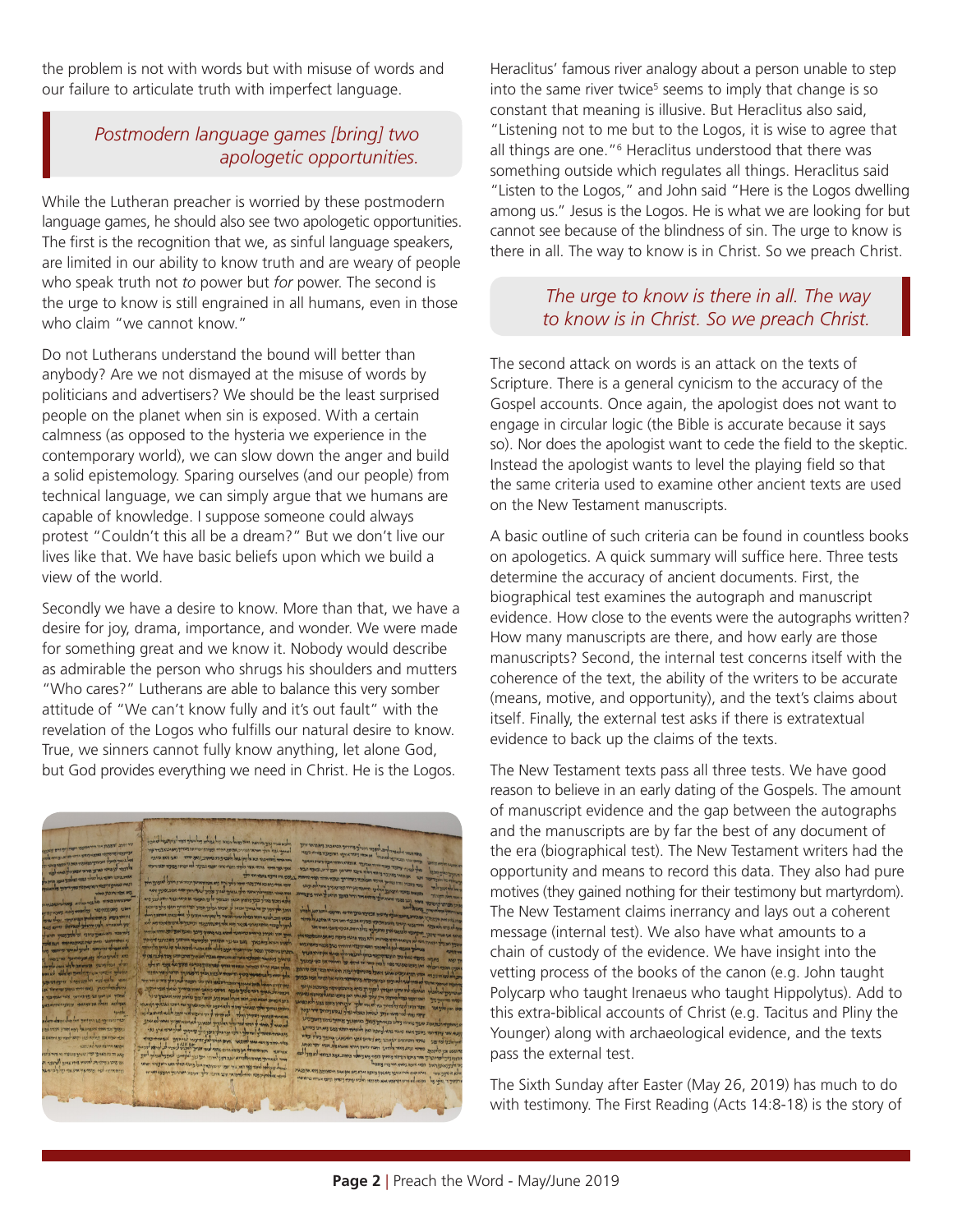Barnabas and Paul in Lystra and Derbe. The two missionaries are mistakenly identified as gods. In response Paul states that they work for the true God who had not left the Galatians "without testimony" of a supreme being who sends "rain from heaven and crops in their seasons" (Ac 14:17). Psalm 65 is an example of praise for such providence.

### *The Sixth Sunday after Easter has much to do with testimony.*

The Second Reading (Rv 21:10-14, 22, 23) highlights the foundation of the apostles' testimony. In Jesus Christ's revelation to John, the church is pictured as the New Jerusalem. Written on the city's foundations are the "names of the twelve apostles of the Lamb" (Rv 21:14). The apostles are equated to foundations because the church's ministry is built on their testimony.

Finally, the Gospel (Jn 14:23-29) is Jesus' own words about his relationship to the Father and his sending of the Spirit to the apostles. "These words you hear are not my own; they belong to the Father who sent me. All this I have spoken while still with you. But the Counselor, the Holy Spirit, whom the Father will send in my name, will teach you all things and will remind you of everything I have said to you" (Jn 14:24b-26).

Here is an example of how a preacher might include apologetic concerns about words, texts, and reliability into a sermon.

"Sticks and stones may break my bones but names will never hurt me." What a lie. It doesn't take us too long in life to realize that wounds inflicted by words heal slower than broken bones. Words matter. Words are powerful.

This makes perfect sense because we are people of words. Better yet, we are people of the Word. The world was created by words. God wants to deal with us with words. We deal with each other with words. He wants us to take him at his word. The whole story of the Bible is about people not taking God at his word and then God coming with his Word to save them. Finally Jesus is the Word. Now, you might say "But Pastor, I dream in color!" Or "I think in pictures." Good for you, but how will you explain it to me? With words. For lack of a better way to say it, we are people of words.

### *We have more reliable historical data for Jesus than any other person of that era.*

So we are very sensitive when people attack *the* Word. Maybe you have heard it said that the New Testament is unreliable history. "We don't really know what Jesus said or did." This is



simply not true. We have more reliable historical data for Jesus than for any other person of that era, and it's not even close. I won't bore you will all the details, but just consider this one fact: We have more copies of the New Testament which verify the events of Jesus' life than any document describing the most important people of ancient Greece or Rome. We have around 5,600 manuscript fragments of the New Testament. Most famous writings of the time have less than a dozen. A dozen! By far the largest manuscript collection of one book is Homer's *Illiad* which boasts 643. It's not even close to the evidence of the New Testament. All I am saying is don't fall apart when you hear that the New Testament is fraudulent. It's simply not true.

But there is another more subtle attack on words. It's an attack on the ability of words to even transmit meaning. It goes like this: every word is spoken by an author who then loses control of the word. The word is just floating out there detached from what the original author meant by that word. Even the original author is using words that come with their own baggage. For example, when a poor kid on the tough streets of Philadelphia hears the word "run" he thinks of something different than what the long-distance runner thinks when she hears the word "run." Fair enough. There are shades of meaning. But does that really mean that we cannot communicate with each other or even know anything for sure? The fact that we are using words right now disproves that theory. We are able to match reality with words.

Yet we all have experienced a time when words didn't do the trick. "I'm at a loss of words," we might say about an extraordinary event. It's not that words have necessarily failed us but rather that we sinful users of words have failed. We're the problem. And God knows this. He knows that we are so deeply flawed that we cannot wrap our heads around divine